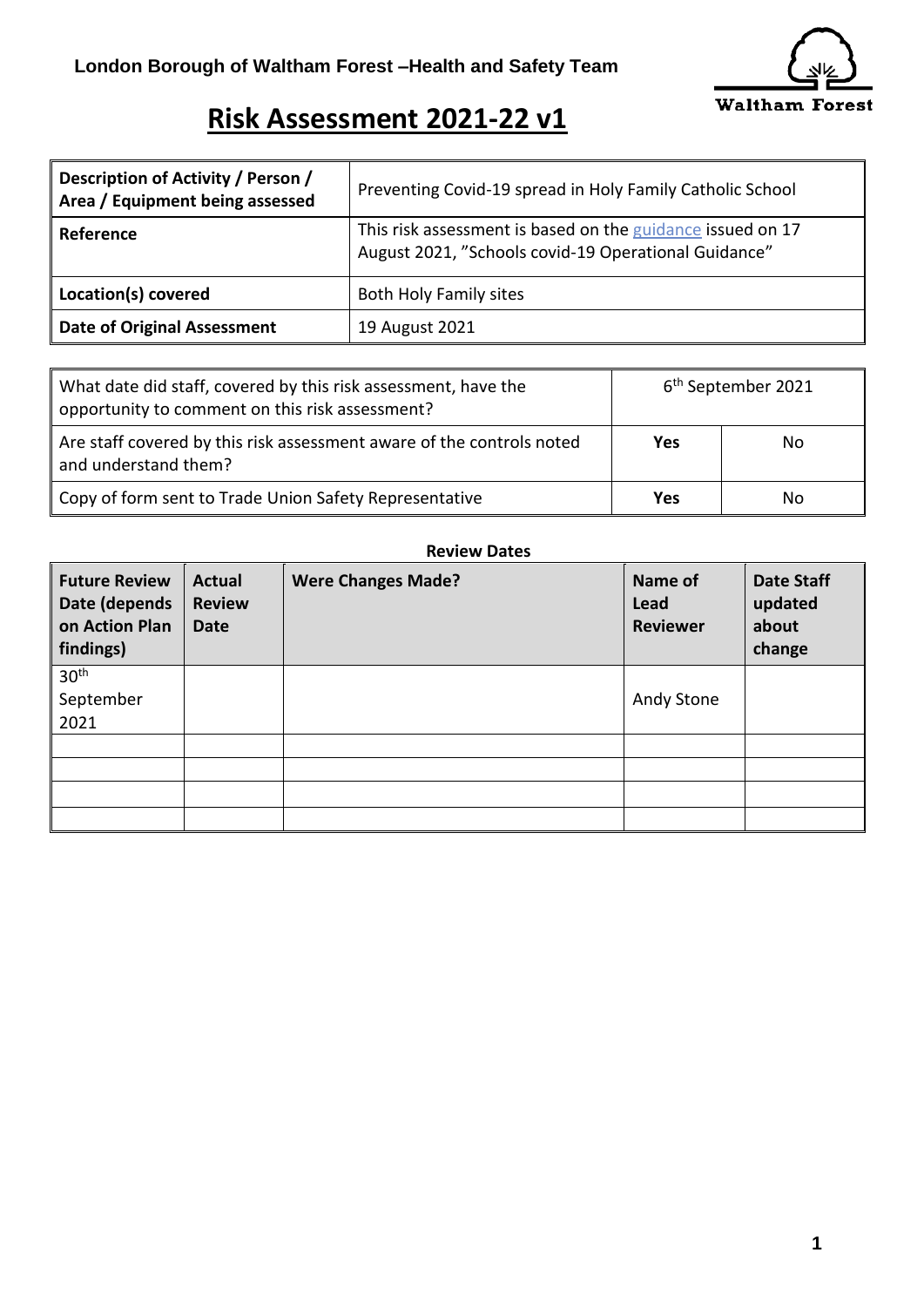## **Significant hazards and current controls**

| <b>No</b>    | Hazard/Hazardous Event<br>People at<br>What is currently being done to control the hazard/hazardous event |                                                                        | Risk Rating -                                                                                                                                                                                                                                                                                                                                                                                                                                                                                                                                                                                                                                                                                                                                                                                                                                                                                                                                                                                                                                                                                                                                                                                                                                                                                                                                                                                                                                                                                                                                                                                                                                                                                                                                                                                                                                                                                                                                                                                                                                                                                                                                                                                                                                                                                                                                                                                                                                                                                                                                                                                                                                                                                                                                                                                                                                                                                                                                                                                 |              |
|--------------|-----------------------------------------------------------------------------------------------------------|------------------------------------------------------------------------|-----------------------------------------------------------------------------------------------------------------------------------------------------------------------------------------------------------------------------------------------------------------------------------------------------------------------------------------------------------------------------------------------------------------------------------------------------------------------------------------------------------------------------------------------------------------------------------------------------------------------------------------------------------------------------------------------------------------------------------------------------------------------------------------------------------------------------------------------------------------------------------------------------------------------------------------------------------------------------------------------------------------------------------------------------------------------------------------------------------------------------------------------------------------------------------------------------------------------------------------------------------------------------------------------------------------------------------------------------------------------------------------------------------------------------------------------------------------------------------------------------------------------------------------------------------------------------------------------------------------------------------------------------------------------------------------------------------------------------------------------------------------------------------------------------------------------------------------------------------------------------------------------------------------------------------------------------------------------------------------------------------------------------------------------------------------------------------------------------------------------------------------------------------------------------------------------------------------------------------------------------------------------------------------------------------------------------------------------------------------------------------------------------------------------------------------------------------------------------------------------------------------------------------------------------------------------------------------------------------------------------------------------------------------------------------------------------------------------------------------------------------------------------------------------------------------------------------------------------------------------------------------------------------------------------------------------------------------------------------------------|--------------|
|              | (What can go wrong)                                                                                       | risk                                                                   |                                                                                                                                                                                                                                                                                                                                                                                                                                                                                                                                                                                                                                                                                                                                                                                                                                                                                                                                                                                                                                                                                                                                                                                                                                                                                                                                                                                                                                                                                                                                                                                                                                                                                                                                                                                                                                                                                                                                                                                                                                                                                                                                                                                                                                                                                                                                                                                                                                                                                                                                                                                                                                                                                                                                                                                                                                                                                                                                                                                               | High/Med/Low |
| $\mathbf{1}$ | Spread of Covid-19<br>Coronavirus                                                                         | Everyone<br>at school,<br>including<br>contractor<br>s and<br>visitors | The school will follow the government guidance on fully opening schools where reasonably practicable:<br>Minimise contact with individuals who are unwell by regular contact with parents and staff; identify<br>those who have coronavirus (COVID-19)/cold/flu symptoms and advise them not to attend school<br>• Ensure that pupils, staff and other adults do not come into the school if they have coronavirus<br>(COVID-19) symptoms, or have tested positive in the last 10 days.<br>If anyone in the school becomes unwell with a new and persistent cough or a high temperature, or<br>has a loss of or change in, their normal sense of taste or smell (anosmia), they must be sent home<br>and advised to follow guidance for households with possible or confirmed coronavirus (COVID-19)<br>infection, which instructs them to self-isolate for at least 10 days and arrange to have a test to see<br>if they have Covid 19.<br>Any child awaiting collection, will be moved to the Emmaus room/Wiseman foyer with external<br>ventilation (open window) where they can be isolated behind a closed door, depending on the age<br>and needs of the child, with appropriate adult supervision if required. A separate toilet for them to<br>use is nearby. The toilet will be cleaned using standard disinfectant before use by anyone else.<br>Staff will maintain 2m distance from the child, so far as is reasonably practicable.<br>Where a 2m distance cannot be maintained (such as for a very young child or a child with complex<br>needs) the following guidance will be followed safe working in education, childcare and children's<br>social care settings, including the use of personal protective equipment (PPE) guidance.<br>Any members of staff who have helped someone with symptoms and any pupils who have been in<br>close contact with them do not need to go home to self-isolate unless they develop symptoms<br>themselves (in which case, they should arrange a test) or if the symptomatic person subsequently<br>tests positive, or they have been requested to do so by NHS Test & Trace.<br>Everyone must wash their hands thoroughly for 20 seconds with soap and running water or use<br>hand sanitiser after any contact with someone who is unwell. The area around the person with<br>symptoms must be cleaned with normal household disinfectant after they have left to reduce the<br>risk of passing the infection on to other people. See the COVID-19: cleaning of non-healthcare<br>settings outside the home guidance<br>Where practical First Aid to be administered by individual under the guidance of the First Aider. For<br>more serious injury First Aid may be administered in close proximity and where reasonably<br>practicable make available, a fluid-repellent surgical mask, disposable gloves, eye protection, apron<br>or other suitable covering and covering for injured person. First Aiders should pay particular | Low          |
|              |                                                                                                           |                                                                        | attention to sanitation measures immediately afterwards including washing hands; further<br>guidance on First Aid during Covid-19.                                                                                                                                                                                                                                                                                                                                                                                                                                                                                                                                                                                                                                                                                                                                                                                                                                                                                                                                                                                                                                                                                                                                                                                                                                                                                                                                                                                                                                                                                                                                                                                                                                                                                                                                                                                                                                                                                                                                                                                                                                                                                                                                                                                                                                                                                                                                                                                                                                                                                                                                                                                                                                                                                                                                                                                                                                                            |              |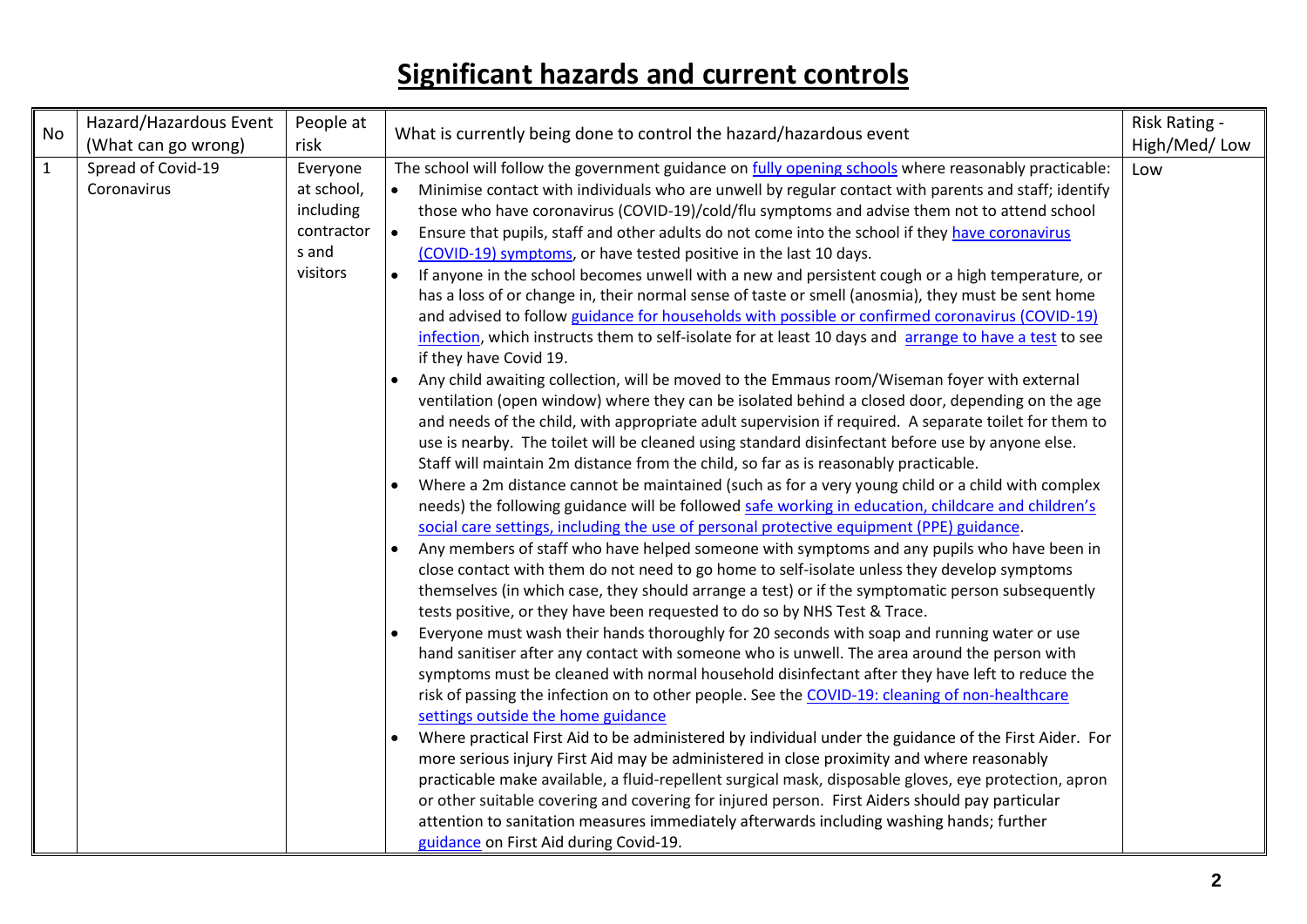| No             | Hazard/Hazardous Event<br>(What can go wrong)                                        | People at<br>risk                        | What is currently being done to control the hazard/hazardous event                                                                                                                                                                                                                                                                                                                                                                                                                                                                                                                                                                                                                                                                                                                                                                                                                                                                                                                                                                                                                                                                                                                                                                                                                                                                                                                                                                                                                                    | Risk Rating -<br>High/Med/Low |
|----------------|--------------------------------------------------------------------------------------|------------------------------------------|-------------------------------------------------------------------------------------------------------------------------------------------------------------------------------------------------------------------------------------------------------------------------------------------------------------------------------------------------------------------------------------------------------------------------------------------------------------------------------------------------------------------------------------------------------------------------------------------------------------------------------------------------------------------------------------------------------------------------------------------------------------------------------------------------------------------------------------------------------------------------------------------------------------------------------------------------------------------------------------------------------------------------------------------------------------------------------------------------------------------------------------------------------------------------------------------------------------------------------------------------------------------------------------------------------------------------------------------------------------------------------------------------------------------------------------------------------------------------------------------------------|-------------------------------|
| $\overline{2}$ | Unvaccinated member of<br>staff is close contact of a<br>confirmed case              | Member of $\vert \bullet \vert$<br>staff | On being identified as a close contact of a confirmed case, the employee must immediately inform<br>their manager and go home to self-isolate for 10 days, unless the employees is unable to be<br>vaccinated due to medical reasons.<br>The employee will be encouraged to get a PCR test.                                                                                                                                                                                                                                                                                                                                                                                                                                                                                                                                                                                                                                                                                                                                                                                                                                                                                                                                                                                                                                                                                                                                                                                                           | Low                           |
| 3              | Poor hand hygiene spreads<br>Covid-19                                                | Everyone                                 | An assessment of hand hygiene needs has been completed and there are adequate hand hygiene<br>and handwashing facilities available for staff, pupils and visitors<br>Staff and pupils must clean their hands regularly, including when they arrive at school, when they<br>return from the toilet, breaks, when they change rooms and before and after eating. Regular and<br>thorough hand cleaning will be needed for the foreseeable future.<br>Pupils are instructed and supervised about the risks of ingesting hand sanitiser. Small children and<br>pupils with complex needs continue to be helped to clean their hands properly. Skin friendly<br>cleaning wipes where practicable.<br>Staff and pupils have been informed about good hand hygiene technique from the NHS.                                                                                                                                                                                                                                                                                                                                                                                                                                                                                                                                                                                                                                                                                                                   | Low                           |
| 4              | Poor respiratory hygiene<br>spread Covid-19, including<br>not wearing face coverings | Everyone                                 | 'Catch it, Bin it, Kill it' approach is essential, so the school has enough tissues and bins available in<br>the school to support pupils and staff to follow this routine.<br>Staff will support younger children and those with complex needs to get this right, and all pupils<br>understand that this is now part of how the school operates.<br>Use of face coverings is now only recommended following advice from the Public Health Team,<br>whilst infection rates remain high or are rising:<br>$\circ$ staff and pupils to wear face coverings in communal indoor areas. This is not currently the case<br>and the wearing of face coverings is currently optional.<br>Special Schools and Alternative Provision will consider what arrangements work best for their wider<br>school community The Government guidance on face coverings in Special schools and other<br>specialist settings: coronavirus (Covid-19) will be followed, generally in communal areas.<br>Where Face Covering have been specified, staff and students have been reminded wearing a face<br>covering is in addition to the controls already in place. There are several exemptions to wearing<br>face coverings, so not all staff and secondary school pupils may be wearing them. There is a<br>downloadable exemption card that anyone exempt can use, some may wear badges or lanyards to<br>indicate exemption.<br>The BBC has a good video for how to wear a face covering; always over the mouth and nose | Low                           |
| 5              | Poor levels of cleanliness<br>spread Covid-19                                        | Everyone                                 | The government guidance for cleaning in non-healthcare settings outside the home is applied to<br>$\bullet$<br>ensure appropriate controls are put in place<br>A cleaning schedule is in place and includes:<br>$\bullet$<br>more frequent cleaning of rooms / shared areas that are used by different groups<br>$\circ$<br>frequently touched surfaces in communal areas being cleaned more often than normal<br>$\circ$                                                                                                                                                                                                                                                                                                                                                                                                                                                                                                                                                                                                                                                                                                                                                                                                                                                                                                                                                                                                                                                                             | Low                           |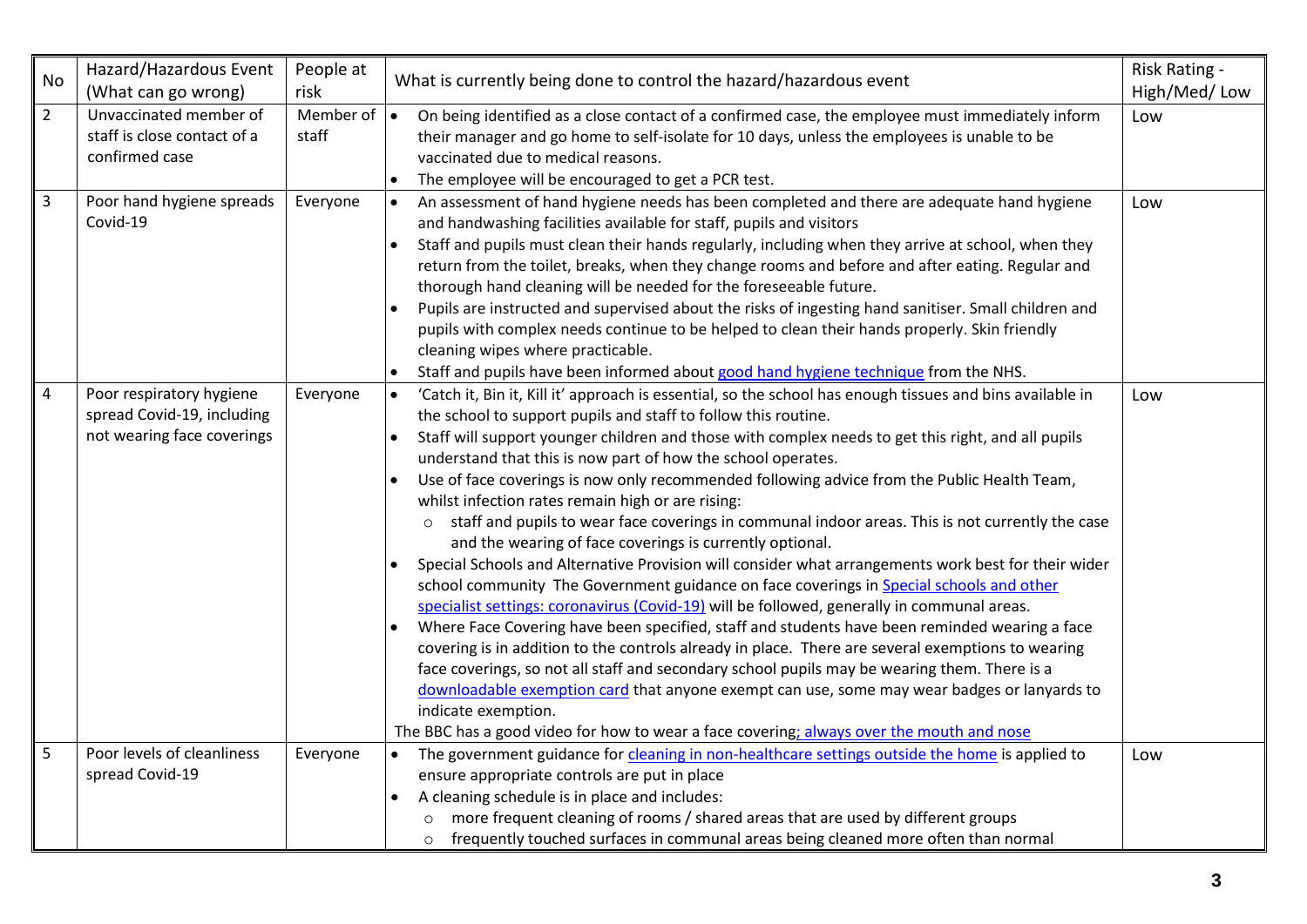| <b>No</b>      | Hazard/Hazardous Event<br>(What can go wrong)                        | People at<br>risk | What is currently being done to control the hazard/hazardous event                                                                                                                                                                                                                                                                                                                                                                                                                                                                                                                                                                                                                                                                                                                                                                                                                                                                                                                                                                                                                                                                                                                                                                                                                                                                                                                                                                                                                                                                    | Risk Rating -<br>High/Med/Low |
|----------------|----------------------------------------------------------------------|-------------------|---------------------------------------------------------------------------------------------------------------------------------------------------------------------------------------------------------------------------------------------------------------------------------------------------------------------------------------------------------------------------------------------------------------------------------------------------------------------------------------------------------------------------------------------------------------------------------------------------------------------------------------------------------------------------------------------------------------------------------------------------------------------------------------------------------------------------------------------------------------------------------------------------------------------------------------------------------------------------------------------------------------------------------------------------------------------------------------------------------------------------------------------------------------------------------------------------------------------------------------------------------------------------------------------------------------------------------------------------------------------------------------------------------------------------------------------------------------------------------------------------------------------------------------|-------------------------------|
|                |                                                                      |                   | o records to be kept of when and where cleaning occurs<br>Different groups don't need to be allocated their own toilet blocks, toilets will be cleaned regularly<br>and pupils will be encouraged to clean their hands thoroughly after using the toilet<br>Hand dryers and/or paper hand towels may be used                                                                                                                                                                                                                                                                                                                                                                                                                                                                                                                                                                                                                                                                                                                                                                                                                                                                                                                                                                                                                                                                                                                                                                                                                          |                               |
| 6              | Use of equipment and<br>cleaning arrangements                        | Everyone          | Individual and very frequently used equipment, such as pencils and pens, are not shared. Classroom<br>$\bullet$<br>based resources, such as books and games, shared within the group are frequently cleaned, along<br>with all commonly touched surfaces.<br>Shared resources, e.g. sports, art, music and science equipment and cases, are meticulously cleaned<br>regularly and always between groups, or rotated to allow them to be left unused and out of reach<br>for a period of 48 hours (72 hours for plastics) between different users.<br>Outdoor playground equipment is cleaned more frequently. This also applies to resources used<br>inside and outside during any wraparound provision.<br>Pupils have been advised to limit the equipment they bring into school each day, to essentials such<br>as a bag lunch boxes, hats, coats, books, stationery.<br>Pupils and teachers are allowed to take books and other shared resources home, avoiding<br>unnecessary sharing. This is only allowed where it contributes to pupil education and development.<br>The controls for hand cleaning, cleaning of the resources and rotation apply.<br>Drinking fountains - pupils/staff should use their own water bottle or cup and fill this up at the<br>fountain, rather than drink directly from them. When filling the bottle/cup it should not directly<br>touch the pouring spout. If the pupils or staff do not have containers of their own the school should<br>supply some so individuals can keep well hydrated. | Low                           |
| $\overline{7}$ | Poor social distancing<br>spreads Covid-19                           | Everyone          | Where reasonably practicable, teachers at schools maintain 2m social distance from the pupils,<br>staying at the front of the class, and away from their colleagues where possible, including in the<br>staff room. They will also maintain 2m distance from each other and continue to keep meetings<br>short in well ventilated spaces.<br>Should a Covid-19 outbreak occur in the school, will follow the controls in row 10 below, which may<br>require a return to pupil/group segregation (bubbles) for an appropriate period of time.                                                                                                                                                                                                                                                                                                                                                                                                                                                                                                                                                                                                                                                                                                                                                                                                                                                                                                                                                                                          | Low                           |
| 8              | Lack of Personal Protective<br><b>Equipment spreads Covid-</b><br>19 | Staff             | The majority of staff will not require PPE beyond what they would normally need for their<br>work. PPE is only needed where:<br>an individual child or young person becomes ill with coronavirus (COVID-19) symptoms while<br>$\circ$<br>at schools, and only then if a distance of 2 metres cannot be maintained<br>a child or young person already has routine intimate care needs that involves the use of PPE, in<br>$\circ$<br>which case the same type of PPE should continue to be used<br>The guidance on use of PPE in education, childcare and children's social care will be followed for<br>when, how PPE should be used, what type of PPE to use, and how to source it.                                                                                                                                                                                                                                                                                                                                                                                                                                                                                                                                                                                                                                                                                                                                                                                                                                                  | Low                           |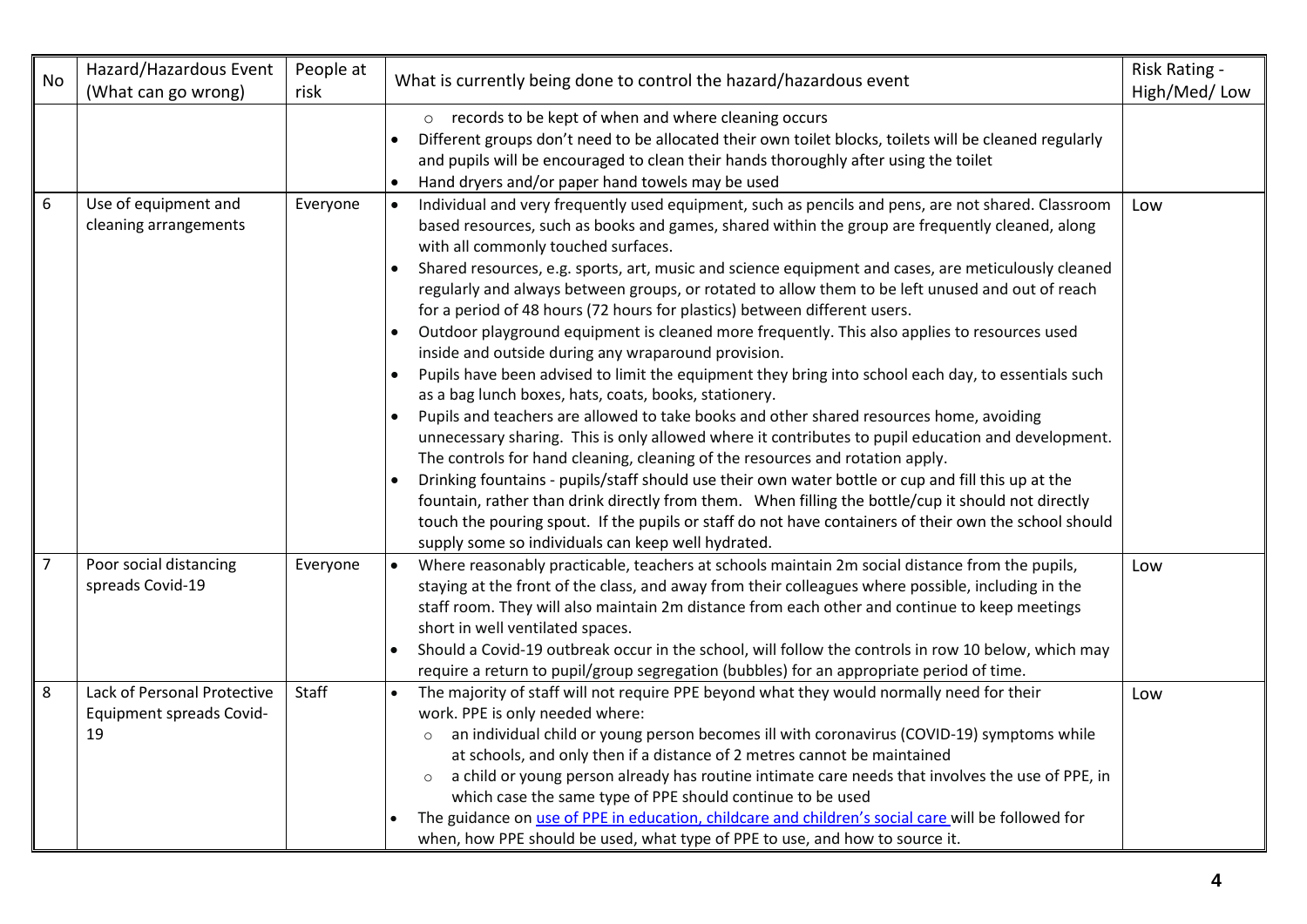| No | Hazard/Hazardous Event                                        | People at | What is currently being done to control the hazard/hazardous event                                                                                                                                                                                                                                                                                                                                                                                                                                                                                                                                                                                                                                                                                                                                                                                                                                                                                                                                                                                                                                                                                                                                                                                                                                                             | Risk Rating - |
|----|---------------------------------------------------------------|-----------|--------------------------------------------------------------------------------------------------------------------------------------------------------------------------------------------------------------------------------------------------------------------------------------------------------------------------------------------------------------------------------------------------------------------------------------------------------------------------------------------------------------------------------------------------------------------------------------------------------------------------------------------------------------------------------------------------------------------------------------------------------------------------------------------------------------------------------------------------------------------------------------------------------------------------------------------------------------------------------------------------------------------------------------------------------------------------------------------------------------------------------------------------------------------------------------------------------------------------------------------------------------------------------------------------------------------------------|---------------|
|    | (What can go wrong)                                           | risk      |                                                                                                                                                                                                                                                                                                                                                                                                                                                                                                                                                                                                                                                                                                                                                                                                                                                                                                                                                                                                                                                                                                                                                                                                                                                                                                                                | High/Med/Low  |
| 9  | Occupied spaces are not<br>well-ventilated or are too<br>cold | Everyone  | Rooms are aired as much as possible by keeping windows open to the outside at least 10 minutes<br>per hour; where practicable windows are kept open when the school is open. Windows and doors<br>to the outside are opened at breaktimes and lunchtimes. Where this impacts on thermal comfort,<br>staff and students will be reminded to wear warm clothing; schools will be flexible with uniform<br>requirements<br>To maintain a comfortable temperature:<br>high level windows will be opened in preference to low level to reduce draughts<br>$\circ$<br>where reasonably practicable ventilation will be increased when spaces are unoccupied,<br>e.g. between classes, during break and lunch, and when a room is unused<br>furniture has been rearranged, where possible, to avoid direct draughts;<br>$\circ$<br>the heating has been adjusted to maintain comfort levels in occupied spaces<br>The ventilation system has been checked against the CIBSE guidance. Where necessary the<br>maintenance company have carried out checks and provided guidance on the safe operation of the<br>ventilation system.<br>Fans should not be used in areas/rooms with no air flow. Instead they can be used to increase air<br>flow by pointing them at an open window or open external door to keep the air moving. They | Medium        |
| 10 | Spread of Covid-19 goes<br>unchecked                          | Everyone  | should not be pointing straight at someone's face as this may increase Covid-19 transmission.<br>The school will engage fully with the local Public Health Team's Local Outbreak Control Plan, the DfE<br>$\bullet$<br>Contingency Framework & Helpline: 0800 046 8687, the London Coronavirus Response Centre:<br>03400 303 0450 and NHS Test & Trace system, this is covered in the schools Outbreak Management<br>Plan/Business Continuity Plan<br>Strengthen comms to encourage twice weekly testing at home for staff, consider increased<br>frequency of testing. Support from Stay Safe Champions available.<br>Consider re-introducing face masks for staff in communal areas if they are not already in use.<br>Access specialist Infection Prevention Control support if required. Implement one-off enhanced<br>cleaning, focussing on touch points and shared equipment.<br>Improve ventilation indoors if possible and consider moving activities outdoors.<br>Consider limiting residential visits, open days, parental attendance and live performances in the<br>school.<br>Attendance restriction may be required in certain situations where other measures haven't been<br>sufficient and should only be short-term.                                                                                        | Low           |
| 11 | Staff or students are<br>asymptomatic with Covid-<br>19       | Everyone  | Secondary schools will use lateral flow testing to help identify asymptomatic infections and will<br>$\bullet$<br>have a separate risk assessment to detail the appropriate controls following the guidance. All<br>secondary school pupils should receive 2 on-site lateral flow device tests, 3 to 5 days apart, on their<br>return in the autumn term.                                                                                                                                                                                                                                                                                                                                                                                                                                                                                                                                                                                                                                                                                                                                                                                                                                                                                                                                                                      | Low           |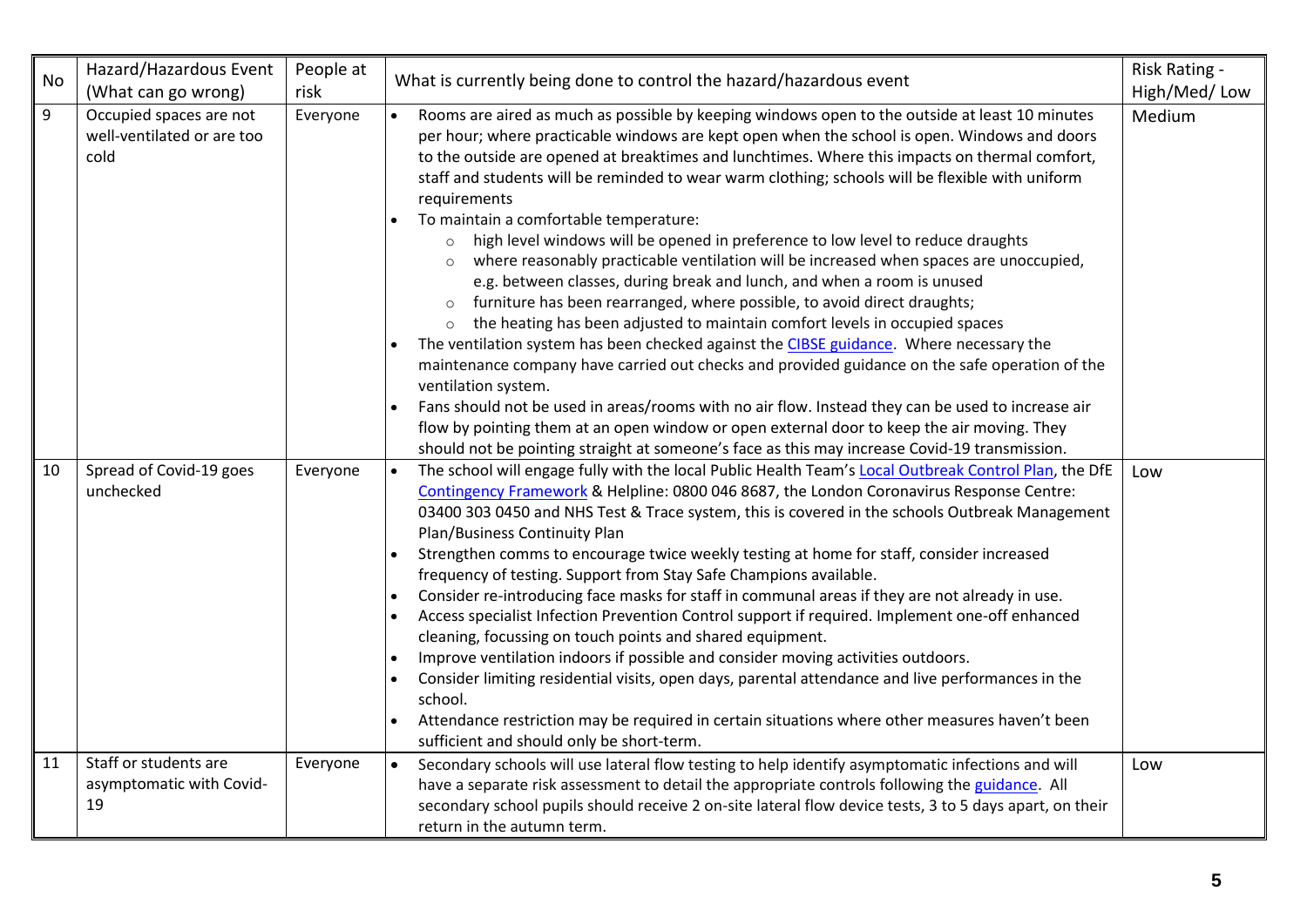| <b>No</b> | Hazard/Hazardous Event<br>(What can go wrong)                                                                                                     | People at<br>risk                               | What is currently being done to control the hazard/hazardous event                                                                                                                                                                                                                                                                                                                                                                                                                                                                                                                                                                                                                                                                                                                                                                                                                                                                                                                                                 | Risk Rating -<br>High/Med/Low |
|-----------|---------------------------------------------------------------------------------------------------------------------------------------------------|-------------------------------------------------|--------------------------------------------------------------------------------------------------------------------------------------------------------------------------------------------------------------------------------------------------------------------------------------------------------------------------------------------------------------------------------------------------------------------------------------------------------------------------------------------------------------------------------------------------------------------------------------------------------------------------------------------------------------------------------------------------------------------------------------------------------------------------------------------------------------------------------------------------------------------------------------------------------------------------------------------------------------------------------------------------------------------|-------------------------------|
|           |                                                                                                                                                   |                                                 | Secondary schools may commence testing from 3 working days before the start of term and can<br>stagger return of pupils across the first week to manage this. Pupils should then continue to test<br>twice weekly at home until the end of September, when this will be reviewed.                                                                                                                                                                                                                                                                                                                                                                                                                                                                                                                                                                                                                                                                                                                                  |                               |
| 12        | There is a school<br>confirmed case of Covid-19                                                                                                   | Everyone                                        | As set out in the Local Outbreak Control Plan, if made aware of a positive staff or pupil case, the<br>$\bullet$<br>SBM/Head will notify the <b>Public Health Team</b> using the standard reporting template.<br>The Local Authority will provide communications guidance including letter templates for schools to<br>send to staff, and parents of contacts.<br>Ongoing infection control advice and support will be made available to schools via the local IPC lead<br>for schools and the Public Health team.<br>The school follows NHS guidance on testing for coronavirus (COVID-19).                                                                                                                                                                                                                                                                                                                                                                                                                       | Low                           |
| 13        | Pupils and staff use public<br>transport to get to and<br>leave school                                                                            | Everyone                                        | Pupils and staff have been advised to cycle, scoot or walk to school<br>$\bullet$<br>Adequate secure cycle/scooter parking has been installed<br>Anyone using public transport observes the safer travel guidance for passengers and are advised to<br>wear face coverings in crowded areas<br>Car sharing is now allowed and where practicable should be the same group of travellers. Where<br>this is not the case travellers are advised to wear a face covering<br>Taxis and private hire vehicles the Government recommends you wear Face Coverings<br>Home to School transport Children and young people aged 11 and over should wear a face covering<br>when travelling on dedicated transport to secondary school or college. [Children and young people<br>aged 11 and over should wear a face covering when travelling on dedicated transport to secondary<br>school or college.]                                                                                                                       | Low                           |
| 14        | Member of school<br>community is clinically<br>extremely vulnerable /<br>clinically vulnerable and<br>staff at an increased risk<br>from Covid-19 | Extremely<br>clinically<br>vulnerable<br>person | <b>Clinically Extremely Vulnerable</b><br>The school has provided a Covid-19 safe work environment<br>Government is advising clinically extremely vulnerable people, as a minimum, to follow the<br>same guidance as everyone else.<br>However, a CEV who is at a higher risk of becoming seriously ill they were to catch COVID-19, may<br>wish to think particularly carefully about additional precautions that might wish to continue to take<br>and hold discussion with their Manager/employer. During periods of high or rising infection rates,<br>anyone CEV will have a separate assessment carried out and additional controls regarding keeping a<br>safe distance from others and the wearing of face coverings along with any other practicable<br>controls will be put in place.<br>Pregnant employees / pregnant pupils will be advised to discuss vaccinations with the GP. Current<br>evidence suggests vaccination should still go ahead for the protection of both mother and unborn<br>child. | Low                           |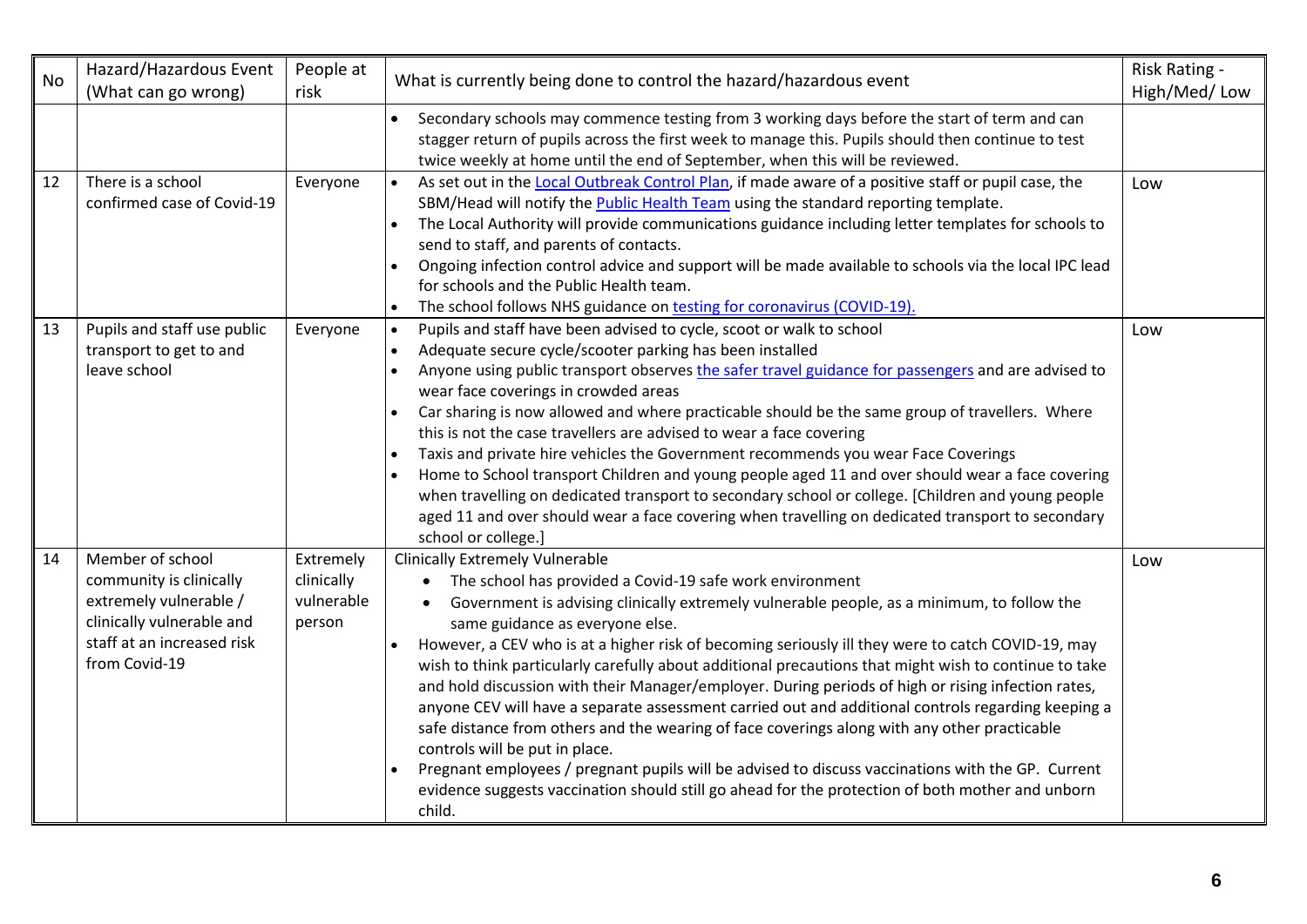| No | Hazard/Hazardous Event<br>(What can go wrong)                  | People at<br>risk   | What is currently being done to control the hazard/hazardous event                                                                                                                                                                                                                                                                                                                                                                                                                                                                                                                                                                                                                                                                                                                                                                                                                                                                                                                                                                                                                                                                                                                                                                                                                                                                                                                                                                                                                                                                                                                                                                                                                                                                                              | Risk Rating -<br>High/Med/Low |
|----|----------------------------------------------------------------|---------------------|-----------------------------------------------------------------------------------------------------------------------------------------------------------------------------------------------------------------------------------------------------------------------------------------------------------------------------------------------------------------------------------------------------------------------------------------------------------------------------------------------------------------------------------------------------------------------------------------------------------------------------------------------------------------------------------------------------------------------------------------------------------------------------------------------------------------------------------------------------------------------------------------------------------------------------------------------------------------------------------------------------------------------------------------------------------------------------------------------------------------------------------------------------------------------------------------------------------------------------------------------------------------------------------------------------------------------------------------------------------------------------------------------------------------------------------------------------------------------------------------------------------------------------------------------------------------------------------------------------------------------------------------------------------------------------------------------------------------------------------------------------------------|-------------------------------|
|    |                                                                |                     | A separate Individual Health Risk Assessment has been carried out for those identifying themselves<br>as at higher risk, in discussion with their head of service/line manager and should be reviewed in<br>light of updates or changes.                                                                                                                                                                                                                                                                                                                                                                                                                                                                                                                                                                                                                                                                                                                                                                                                                                                                                                                                                                                                                                                                                                                                                                                                                                                                                                                                                                                                                                                                                                                        |                               |
| 15 | Pupils and staff at<br>increased risk of mental ill-<br>health | Pupils and<br>Staff | The Department for Education is providing additional support for both pupil and staff wellbeing in<br>the current situation. Information is available regarding extra mental health support for pupils and<br>teachers and the Wellbeing for Education grant.<br>Other resources that may be used include<br>webinar advising school staff how to support pupil and student mental wellbeing.<br>$\circ$<br>PHE support children and young people's mental health and wellbeing,<br>Advice on Being active from the Association for Physical Education, Youth Sport Trust & Sport<br>England.<br>PHE and the NHS Every Mind Matters campaign to help take action to look after mental health<br>$\circ$<br>and wellbeing.<br>A training module, teaching about mental wellbeing, to improve teacher confidence in talking<br>$\circ$<br>about and teaching mental health and wellbeing.<br>The <b>Education Support Partnership provides</b> a free helpline for school staff and targeted<br>support for mental health and wellbeing.<br>Local access to Kooth online mental health support is available for secondary school aged<br>$\circ$<br>children in Waltham Forest<br>The school has an employee assistance provider - the Education Support Partnership<br>Teachers may wish to access the free MindEd hub, which includes materials on staff resilience,<br>families and other resources.<br>Schools will work with school nursing services, as leaders of the healthy child programme, to<br>support the health and wellbeing of pupils<br>Staff can access the <i>Thrive App</i> on their mobile phone, search "Thrive Mental Wellbeing" in your<br>app store, the access code is available from the Head/SBM, has been posted in the staff room. | Low                           |
| 16 | Lack of staff resources<br>increases risk from Covid-<br>19    | Everyone            | Staff have been asked to work as flexibly as possible. Managers have discussed and agreed any<br>changes before they have been put in place.<br>The school has reviewed existing practices and has used the DfE's workload reduction toolkit.<br>Staff have been made aware of the DfE range of resources, including get help with remote<br>education to help address workload.<br>Reference will be made to the Education Endowment Foundation (EEF) guidance on making the<br>best use of teaching assistants to help primary and secondary schools.                                                                                                                                                                                                                                                                                                                                                                                                                                                                                                                                                                                                                                                                                                                                                                                                                                                                                                                                                                                                                                                                                                                                                                                                         | Low                           |
| 17 | Peripatetic / supply staff<br>increase risk of Covid-19        | Everyone            | All peripatetic and supply staff have confirmed they are not suffering any Covid-19 symptoms (new,<br>continuous cough or a high temperature, or a loss of, or change in, their normal sense of taste or                                                                                                                                                                                                                                                                                                                                                                                                                                                                                                                                                                                                                                                                                                                                                                                                                                                                                                                                                                                                                                                                                                                                                                                                                                                                                                                                                                                                                                                                                                                                                        | Low                           |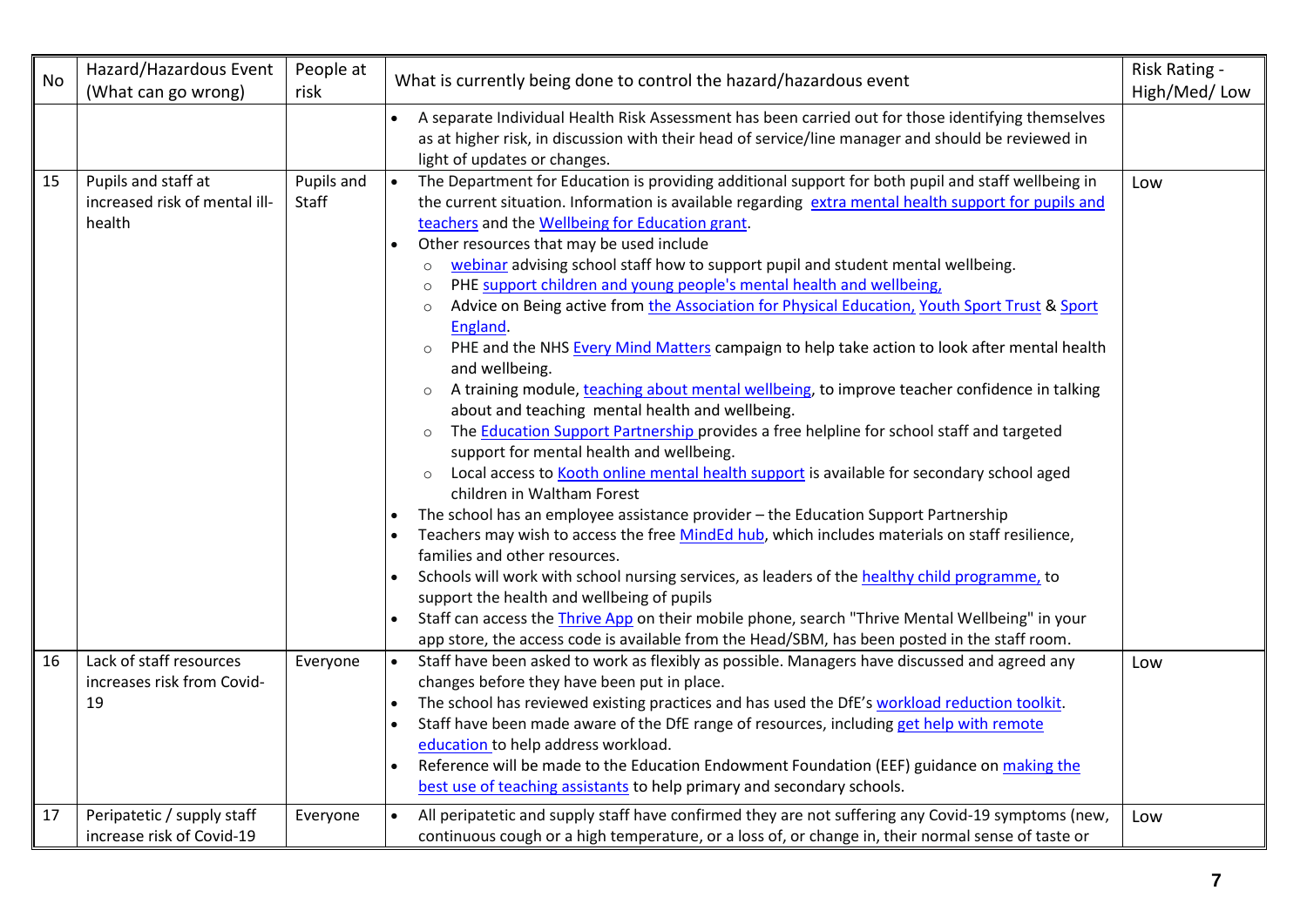| No | Hazard/Hazardous Event<br>(What can go wrong)                                    | People at<br>risk         | What is currently being done to control the hazard/hazardous event                                                                                                                                                                                                                                                                                                                                 | Risk Rating -<br>High/Med/Low |
|----|----------------------------------------------------------------------------------|---------------------------|----------------------------------------------------------------------------------------------------------------------------------------------------------------------------------------------------------------------------------------------------------------------------------------------------------------------------------------------------------------------------------------------------|-------------------------------|
|    |                                                                                  |                           | smell) before arriving on site. They should also be encouraged to take twice weekly lateral flow<br>tests, including one before starting work in the setting.<br>Records of peripatetic and supply teachers are kept for 21 days after their arrival and will be<br>available for any Test and Trace purposes.<br>The DfE guidance will be followed, including keeping children safe in education. |                               |
| 18 | Pupil behaviour increased<br>risk of Covid-19                                    | Everyone                  | The behaviour policy has been reviewed and updated to reflect the requirements of the changing<br>$\bullet$<br>Covid-19 pandemic and has been made available to pupils and parents before the start of term                                                                                                                                                                                        | Low                           |
| 19 | Students behaviour in<br>alternative provision may<br>increase risk of Covid -19 | Everyone                  | Where appropriate, separate risk assessments are undertaken for each pupil/class/year groups to<br>$\bullet$<br>ensure all are protected. The results of the assessments are integrated into the daily operation of<br>the school                                                                                                                                                                  | Low                           |
| 20 | Teaching requires close<br>supervision, e.g. power<br>tools in D&T               | Teacher<br>and pupil      | Guidance from CLEAPSS will be followed on how to use power tools safely during the Covid-19<br>Pandemic                                                                                                                                                                                                                                                                                            | Low                           |
| 21 | <b>Exposure to Covid-19</b><br>during educational visits                         | Staff pupils<br>on visit  | The DfE guidance on trips is being followed.<br>$\bullet$                                                                                                                                                                                                                                                                                                                                          | Low                           |
| 22 | <b>Exposure to Covid-19</b><br>during PE                                         | PE Staff<br>and pupils    | Outdoor sports will be prioritised, where reasonably practicable. AfPE guidance will be followed                                                                                                                                                                                                                                                                                                   | Low                           |
| 23 | Exposure to Covid-19<br>during music, dance and<br>drama                         | Music staff<br>and pupils | Music, dance and drama can all take place, where practicable outdoors is best, otherwise in well<br>ventilated spaces.<br>Sharing of equipment should only be undertaken where there are sufficient cleaning arrangements<br>in place                                                                                                                                                              | Low                           |
| 24 | Extra-curricular activities<br>increase risk of Covid-19                         | Everyone                  | The following guidance will be followed Covid-19: Actions for out of schools settings, unless there is<br>an outbreak and then the school's Outbreak Management Plan/Business Continuity Plan will be<br>followed.                                                                                                                                                                                 | Low                           |
| 25 | Dedicated school transport<br>increases the risk of Covid-<br>19                 | Pupils                    | The school follows the Dedicated transport to school and colleges Covid-19 operations guidance<br>Dedicated transport providers are asked for evidence to ensure the DfE guidance is being followed<br>The school and local authority will work closely and in partnership to ensure the school bus service<br>is safe and sufficient.                                                             | Low                           |
| 26 | Catering staff increase the<br>risk of Covid-19                                  | Everyone                  | The catering provider has confirmed compliance with existing food hygiene standards. Staff will<br>adhere to the Food Standards Agency Safe Methods Checklist for personal hygiene and fitness to<br>work practices.                                                                                                                                                                               | Low                           |
| 27 | <b>Building not</b><br>maintained/used without<br>maintenance undertaken         | Everyone                  | All the usual pre-term building checks have been undertaken to make the school safe, including<br>$\bullet$<br>managing the risks of Legionnaires' disease. The HSE guidance has been followed Legionella risks<br>during the coronavirus outbreak.                                                                                                                                                | Low                           |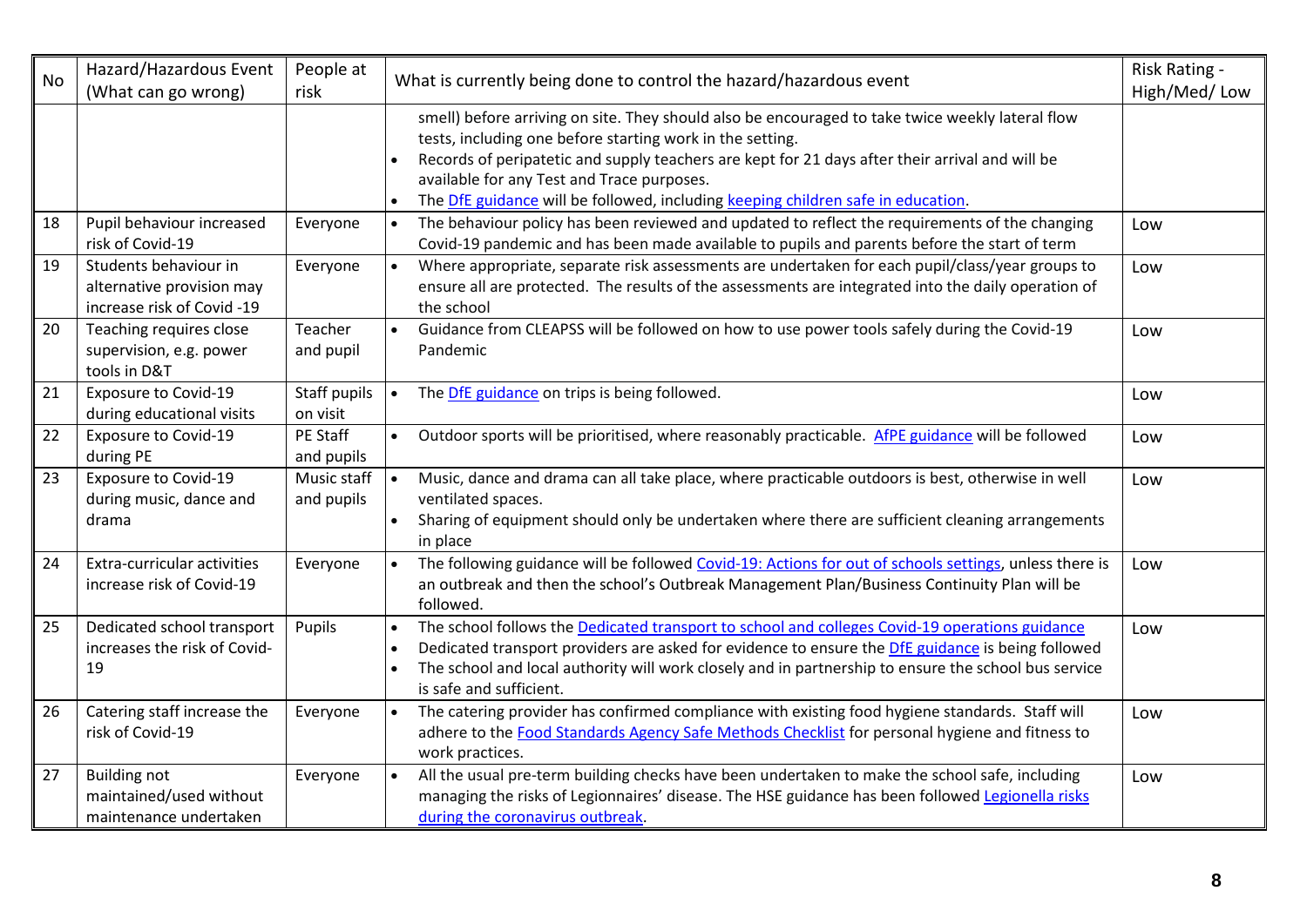| <b>No</b> | Hazard/Hazardous Event<br>(What can go wrong)                                                                     | People at<br>risk | What is currently being done to control the hazard/hazardous event                                                                                                                                                                                                                                                                                                                                                                                                                                                                                                                                                                                                                                       | Risk Rating -<br>High/Med/Low |
|-----------|-------------------------------------------------------------------------------------------------------------------|-------------------|----------------------------------------------------------------------------------------------------------------------------------------------------------------------------------------------------------------------------------------------------------------------------------------------------------------------------------------------------------------------------------------------------------------------------------------------------------------------------------------------------------------------------------------------------------------------------------------------------------------------------------------------------------------------------------------------------------|-------------------------------|
|           |                                                                                                                   |                   | The advice on safely reoccupying buildings from the Chartered Institute of Building Services<br>Engineers' guidance on emerging from lockdown has also been followed.                                                                                                                                                                                                                                                                                                                                                                                                                                                                                                                                    |                               |
| 28        | Staff and parents unsure<br>what to do in the event of<br>a local lockdown due to a<br>local outbreak of Covid-19 | Everyone          | The school business continuity plan has been updated to include procedures to follow in the event<br>of a local outbreak<br>The SBM/Head will contact the Public Health Team and follow their advice, including the Local<br>Outbreak Control Plan, and share with staff and parents.<br>Guidance on communications and letter templates for schools to send to parents and staff will be<br>shared via LCRC (London Coronavirus Response Centre)<br>Infection control support and training will be made available to staff via Public Health                                                                                                                                                            | Low                           |
|           | Contractor / Providers<br>visiting site increase risk of<br>Covid-19                                              |                   | Contractor/Provider has confirmed they are not suffering any Covid-19 symptoms (new, continuous<br>cough or a high temperature, or a loss of, or change in, their normal sense of taste or smell) before<br>arriving on site and provides evidence of a negative Lateral Flow Test<br>Records of contractor/provider are kept for 21 days after their arrival and will be available for any<br>Test and Trace purposes.<br>The contractor/provider is requested to provide a risk assessment and method statement in 3 days<br>advance of visit to school and how they will plan to minimise the risk of spreading Covid-19 in<br>accordance with Government guidance. This will be reviewed by SBM/Head | Low                           |

**Risk Rating : if High** or **Medium use Action Plan**

High = current controls totally inadequate with serious consequences: death(s), serious injury, long-term ill health, or there is a very high frequency of the hazard/hazardous event occurring Immediate action required, may require task to be suspended until issue resolved

Medium = current controls still poor but consequences less serious: minor injury, short-term ill health with no lasting effects, Action required in specific timeframe, normally within 3/6 months, may be sooner dependent on how serious an issue it is

Low = current controls are adequate to minimise the risk so far as reasonably practicable, check still relevant at next review date